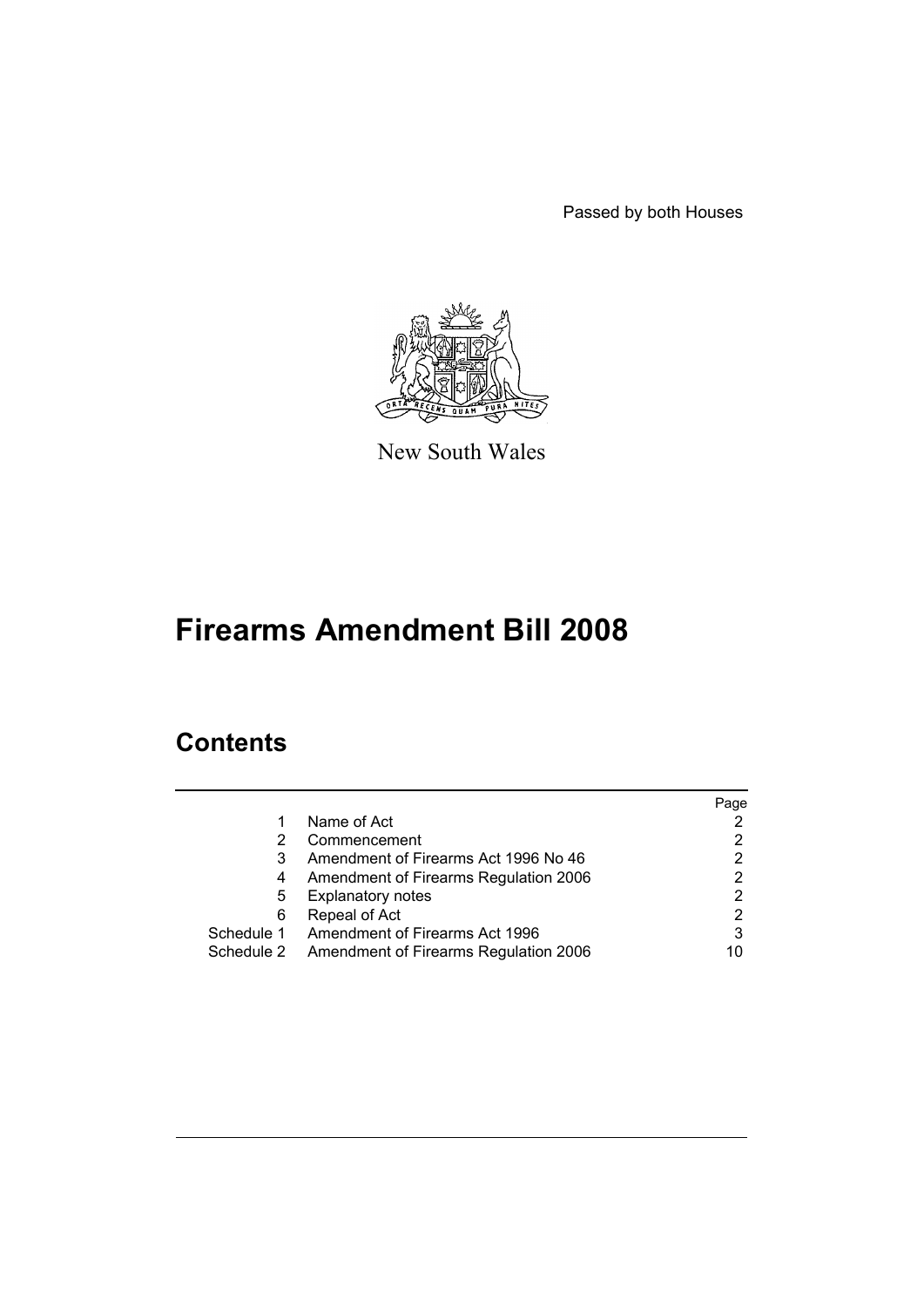*I certify that this PUBLIC BILL, which originated in the LEGISLATIVE COUNCIL, has finally passed the LEGISLATIVE COUNCIL and the LEGISLATIVE ASSEMBLY of NEW SOUTH WALES.*

*Legislative Council 2008* *Clerk of the Parliaments*



New South Wales

# **Firearms Amendment Bill 2008**

Act No , 2008

An Act to amend the *Firearms Act 1996* and the *Firearms Regulation 2006* to make further provision with respect to the regulation and control of firearms; and for other purposes.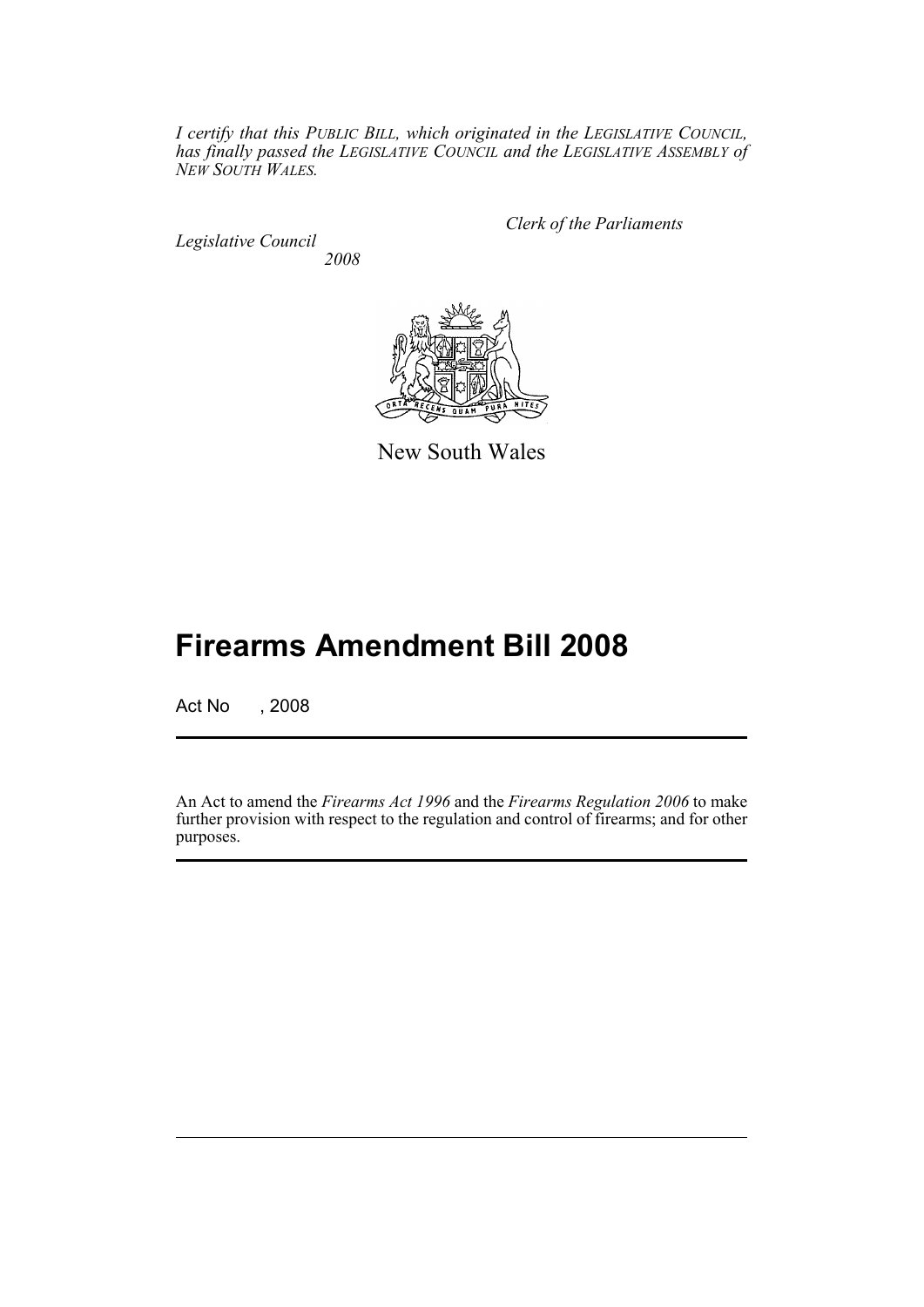## <span id="page-2-0"></span>**The Legislature of New South Wales enacts:**

## **1 Name of Act**

This Act is the *Firearms Amendment Act 2008*.

## <span id="page-2-1"></span>**2 Commencement**

This Act commences 3 months after the date of assent to this Act, unless commenced sooner by proclamation.

## <span id="page-2-2"></span>**3 Amendment of Firearms Act 1996 No 46**

The *Firearms Act 1996* is amended as set out in Schedule 1.

## <span id="page-2-3"></span>**4 Amendment of Firearms Regulation 2006**

The *Firearms Regulation 2006* is amended as set out in Schedule 2.

## <span id="page-2-4"></span>**5 Explanatory notes**

The matter appearing under the heading "Explanatory note" in Schedule 1 or 2 does not form part of this Act.

## <span id="page-2-5"></span>**6 Repeal of Act**

- (1) This Act is repealed on the day following the day on which all of the provisions of this Act have commenced.
- (2) The repeal of this Act does not, because of the operation of section 30 of the *Interpretation Act 1987*, affect any amendment made by this Act.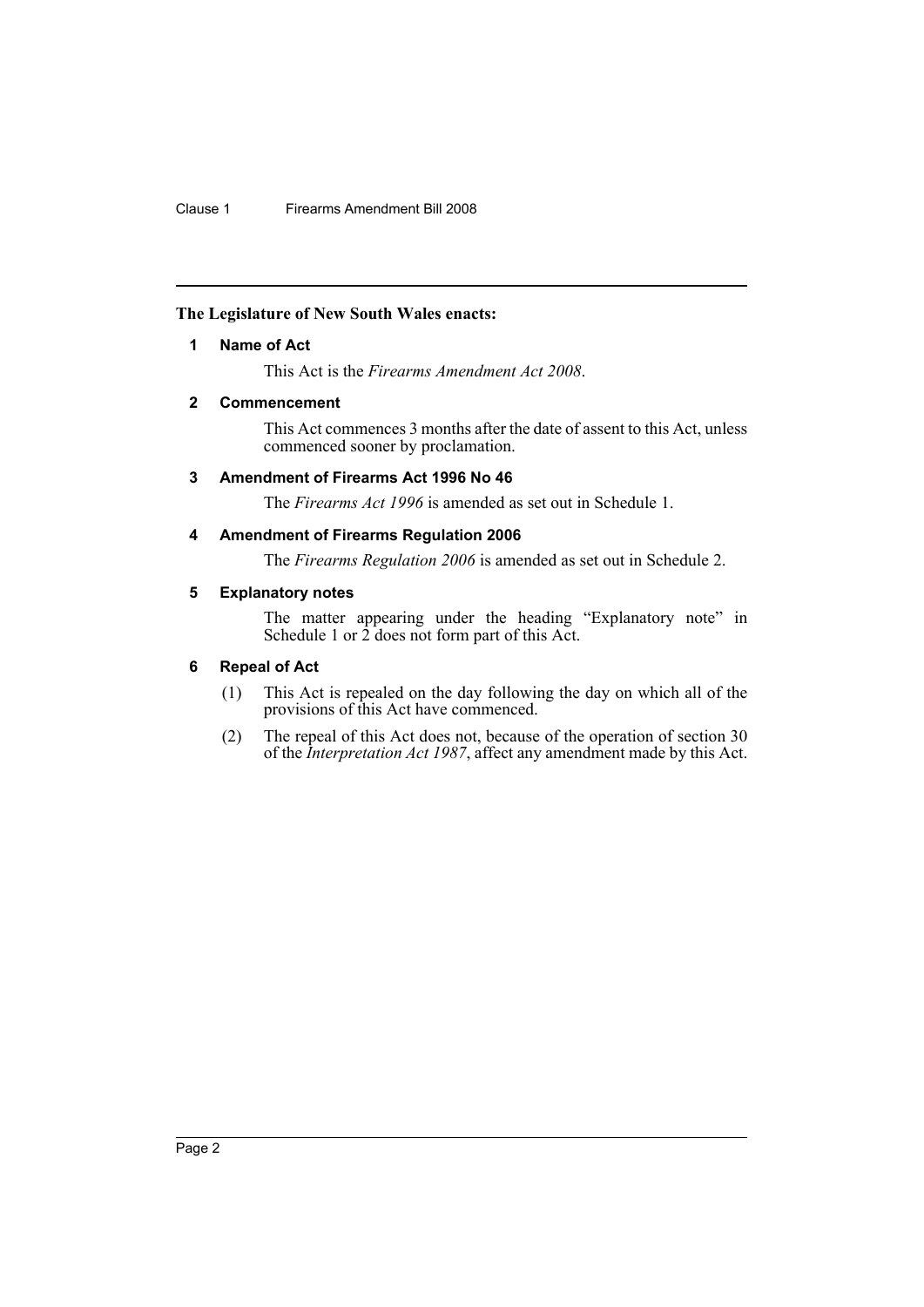Amendment of Firearms Act 1996 Schedule 1

## <span id="page-3-0"></span>**Schedule 1 Amendment of Firearms Act 1996**

(Section 3)

## **[1] Section 4 Definitions**

Insert in alphabetical order in section 4 (1):

*theatrical armourer* means a person who carries on a business of providing firearms for the purposes of film, television or theatrical productions.

#### **[2] Section 4 (1), definition of "firearms dealer"**

Insert at the end of the definition:

, and includes a theatrical armourer.

## **Explanatory note**

Items [1] and [2], together with the amendment made by item [5], will enable theatrical armourers to be treated as firearms dealers under the *Firearms Act 1996* (*the Act*) and to be issued with firearms dealer licences instead of theatrical armourer permits under the *Firearms Regulation 2006* (*the Regulation*). Similar amendments were made in relation to club armourers soon after the commencement of the Act. As licensed firearms dealers, theatrical armourers will not, when acquiring a firearm, be required to obtain a permit to acquire the firearm.

#### **[3] Sections 6A and 6B**

Insert after section 6:

#### **6A Exemption relating to firearms manufactured before 1900**

- (1) This section applies to any firearm manufactured before 1900 that:
	- (a) is not capable of discharging breech-loaded metallic cartridges, or
	- (b) is a firearm the ammunition for which is determined by the Commissioner to be ammunition that is not commercially available.
- (2) Sections 31, 50 (b) and 51 (1) (b) (ii) and  $(1A)$  (ii) do not apply in relation to a firearm to which this section applies.
- (3) A person does not commit an offence under section 36 with respect to an unregistered firearm if it is a firearm to which this section applies.
- (4) Nothing in this section authorises the use of any firearm.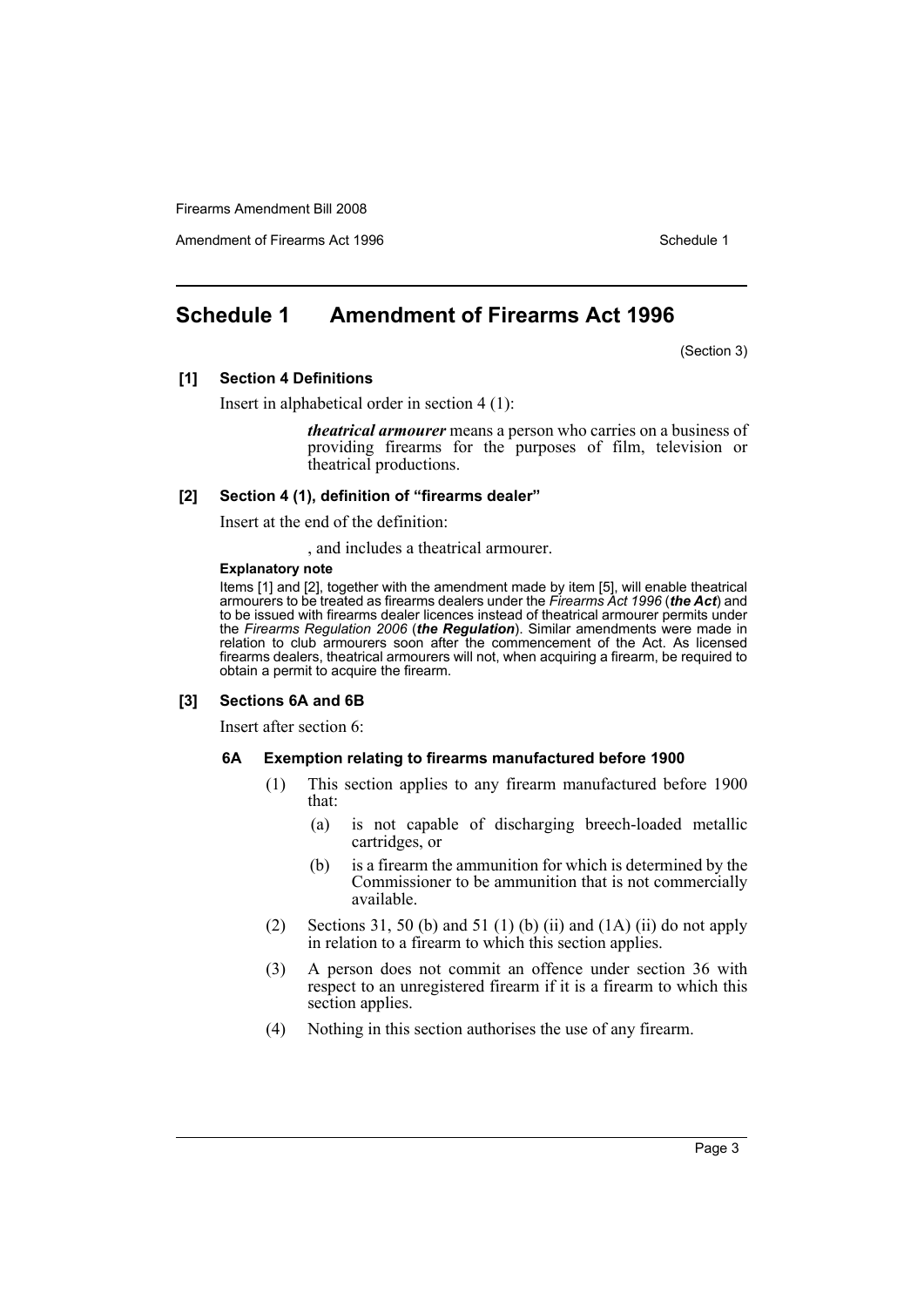Schedule 1 Amendment of Firearms Act 1996

(5) Any determination by the Commissioner of the ammunition that is not commercially available for the purposes of this section must be published in the Gazette.

#### **6B Exemption for unlicensed persons shooting on approved ranges and for persons undertaking firearms safety training courses**

- (1) A person is exempt from any requirement under this Act to be authorised by a licence or permit to possess or use a firearm (other than a prohibited firearm) if the person possesses or uses the firearm only:
	- (a) at a shooting range approved by the Commissioner in accordance with the regulations and while under the direct supervision of a person who is authorised by a licence to possess or use a firearm of that kind, or
	- (b) while participating in a firearms safety training course approved by the Commissioner in accordance with the regulations and while under the direct supervision of a firearms instructor approved by the Commissioner in accordance with the regulations.
- (2) Any such exemption from the requirement to be authorised by a licence or permit to possess or use a firearm is subject to the requirements prescribed by the regulations.
- (3) This section does not apply in relation to a person who is under the age of 12 years.

#### **Explanatory note**

Item [3] inserts expanded versions of certain exemptions from the Act that are currently contained in the *Firearms Regulation 2006*. Proposed section 6A will exempt persons from being required to have a permit to acquire, or from being required to register, any firearm manufactured before 1900 if the firearm does not take breech-loaded metallic cartridges or is a firearm for which ammunition is not commercially available. The exemption provided under the proposed section does not however allow any such firearm to be fired.

Proposed section 6B will enable unlicensed persons to shoot on approved ranges under supervision and subject to the requirements set out in the regulations (see Schedule 2 [24]). The proposed section also exempts supervised persons who are handling firearms as part of an approved firearms training course from the requirement to be licensed.

## **[4] Section 8 Licence categories and authority conferred by licence**

Insert "or a theatrical armourer" after "other than a club armourer" in the matter relating to firearms dealer licences in section 8 (1).

## **Explanatory note**

Item [4] is consequential on the amendments made by items [1], [2] and [5].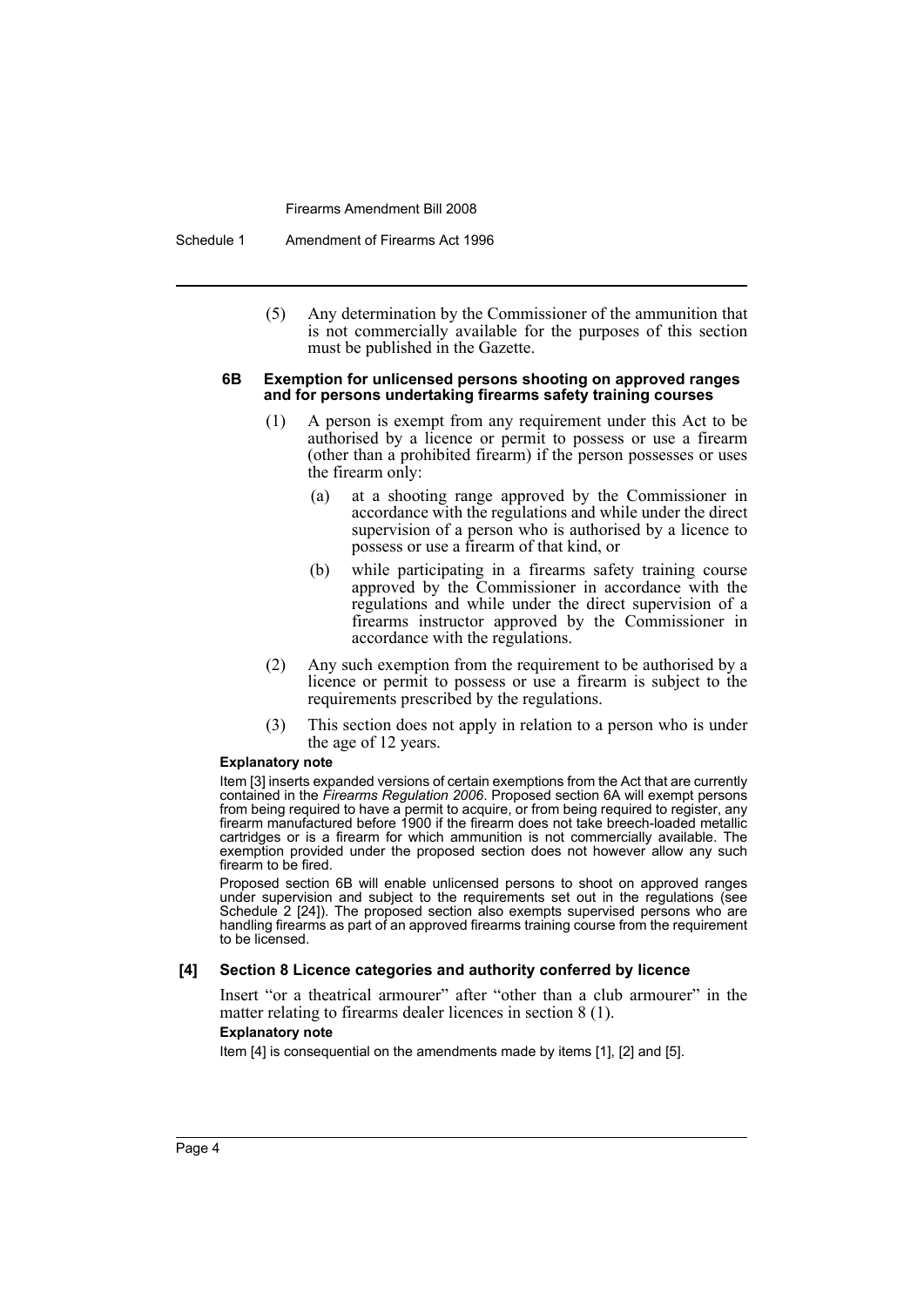Amendment of Firearms Act 1996 Schedule 1

## **[5] Section 8 (1)**

Insert at the end of the matter relating to firearms dealer licences:

In the case of a theatrical armourer, authorises the licensee to possess, use, manufacture, convert, purchase, sell, transfer, supply, repair, maintain or test firearms (and blank cartridges for those firearms) in the licensee's capacity as a theatrical armourer.

The authority conferred by a firearms dealer licence issued to a theatrical armourer extends to any employee of the licensee who is authorised in writing by the Commissioner.

#### **Explanatory note**

Item [5] specifies the authority conferred by a firearms dealer licence that is issued to a theatrical armourer. The authority conferred by such a licence is similar to the authority currently conferred by a theatrical armourer's permit under the Regulation. Existing theatrical armourers who have a permit will be taken to be licensed under the Act (see item [14]).

## **[6] Section 11 General restrictions on issue of licences**

Insert after section 11 (2):

(2A) Subsection (2) does not apply if the application is for the renewal of a licence (including the renewal of a category A or B licence that involves the addition of either of those licence categories to the previous licence).

#### **Explanatory note**

Item [6] provides that the mandatory 28-day waiting period for the issuing of a licence does not apply if the application is for the renewal of a licence.

#### **[7] Section 17A Special provisions relating to category C licences issued for clay target shooting purposes**

Insert "(or such other body as may be approved by the Commissioner)" after "Association" in section 17A (4).

#### **Explanatory note**

Under section 17A of the Act, an applicant for a special category C licence (which authorises the person to use a self-loading or pump action shotgun in a recognised clay target shooting competition) must provide a statement to the effect that the applicant is a member of a shooting club which is affiliated with the Australian Clay Target Association. Item [7] will enable the Commissioner of Police to approve other bodies to which an applicant's shooting club may be affiliated.

## **[8] Section 31 Permits to acquire firearms**

Omit section 31 (3) (b) and (4).

## **Explanatory note**

Item [8] is consequential on the amendment made by item [9].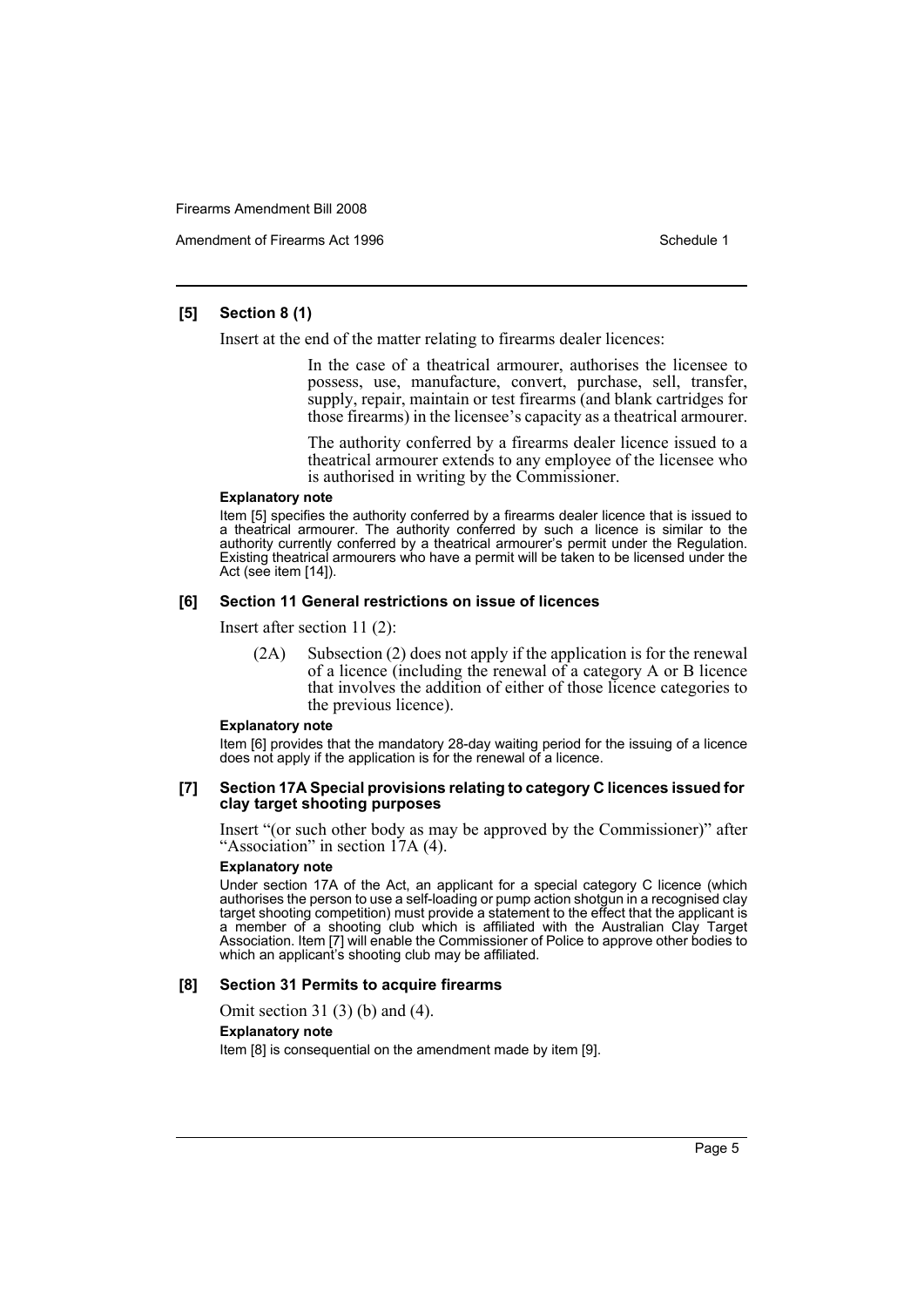Schedule 1 Amendment of Firearms Act 1996

## **[9] Section 31A**

Insert after section 31:

### **31A Waiting period for issuing permits to acquire firearms**

- (1) The Commissioner must not issue a permit authorising a person to acquire a firearm until after the end of the period of 28 days following the day on which the application for the permit is made.
- (2) Subsection (1) does not apply in relation to an application for a permit to acquire a firearm to which a particular category of licence applies if, at the time the application is made, a firearm to which that licence category applies is registered in the applicant's name.
- (3) For the purposes of subsection (2), a category A and category B licence are taken to be the same licence category.

#### **Explanatory note**

Under section 50 of the Act, a person (other than a licensed firearms dealer) must not purchase a firearm unless the person is authorised to acquire the firearm by a permit issued by the Commissioner of Police. Section 31 of the Act currently provides that a separate permit is required for each firearm to be acquired by a person and a mandatory 28-day waiting period applies before the Commissioner can issue the person with a permit to acquire.

Item [9] restates the 28-day waiting period currently in section 31 of the Act but provides that it does not apply if the applicant already has registered in his or her name a firearm of the same kind as the firearm that is the subject of the permit application.

#### **[10] Section 52 Use of mail for sending firearms and barrels**

Insert after section 52 (4):

- (4A) It is not an offence under subsection (1) or (2) if the firearm or firearm barrel is sent by a licensed firearms dealer to another licensed firearms dealer by a form of post that requires delivery in person to the addressee.
- (4B) It is not an offence under subsection (3) if the person who is directed or requested to send the firearm or firearm barrel is a licensed firearms dealer (or a firearms dealer licensed under the law of another State) and the firearms dealer is directed or requested to send the firearm or barrel to a licensed firearms dealer by a form of post that requires delivery in person to the addressee.

#### **Explanatory note**

Item [10] provides that the offences of sending or receiving a firearm or firearm barrel by mail do not apply if the firearm or barrel is sent by a licensed firearms dealer to another licensed dealer by a form of post that requires delivery in person to the addressee (such as registered mail).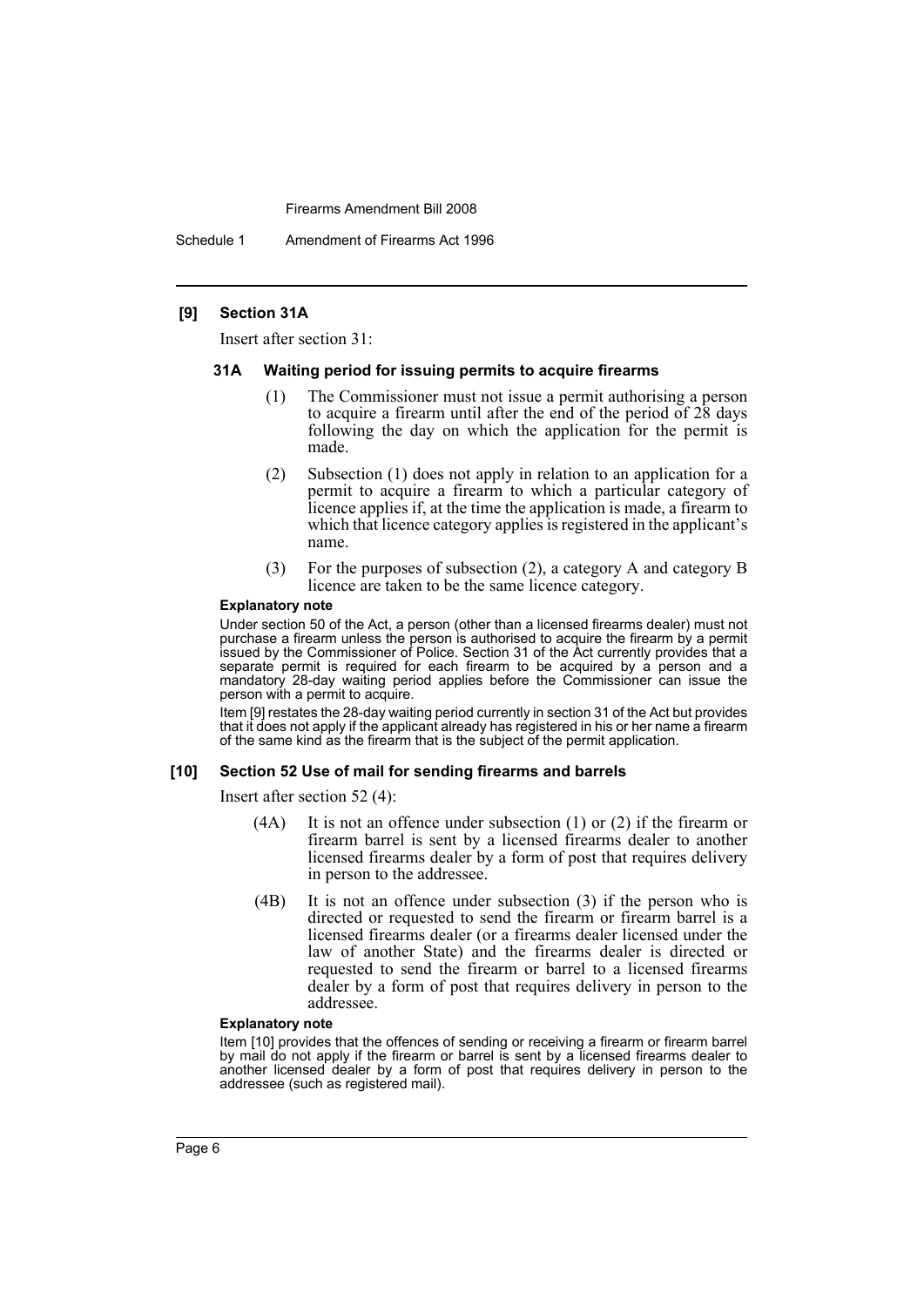Amendment of Firearms Act 1996 Schedule 1

## **[11] Section 53 Use of mail for sending firearms outside this State**

Omit "security mail" from section 53 (c).

Insert instead "a form of post that requires delivery in person to the addressee". **Explanatory note**

Item [11] replaces a reference to security mail so that the provision will be consistent with the proposed amendments made by item [10].

## **[12] Section 85A**

Insert after section 85:

## **85A Penalty notices**

- (1) An authorised officer may serve a penalty notice on a person if it appears to the officer that the person has committed an offence under this Act or the regulations, being an offence prescribed by the regulations as a penalty notice offence.
- (2) A penalty notice is a notice to the effect that, if the person served does not wish to have the matter determined by a court, the person can pay, within the time and to the person specified in the notice, the amount of the penalty prescribed by the regulations for the offence if dealt with under this section.
- (3) A penalty notice may be served personally or by post.
- (4) If the amount of penalty prescribed for an alleged offence is paid under this section, no person is liable to any further proceedings for the alleged offence.
- (5) Payment under this section is not to be regarded as an admission of liability for the purpose of, and does not in any way affect or prejudice, any civil claim, action or proceeding arising out of the same occurrence.
- (6) The regulations may:
	- (a) prescribe an offence for the purposes of this section by specifying the offence or by referring to the provision creating the offence, and
	- (b) prescribe the amount of penalty payable for the offence if dealt with under this section, and
	- (c) prescribe different amounts of penalties for different offences or classes of offences.
- (7) An offence referred to in section 84 (2) or (3) cannot be prescribed by the regulations as a penalty notice offence.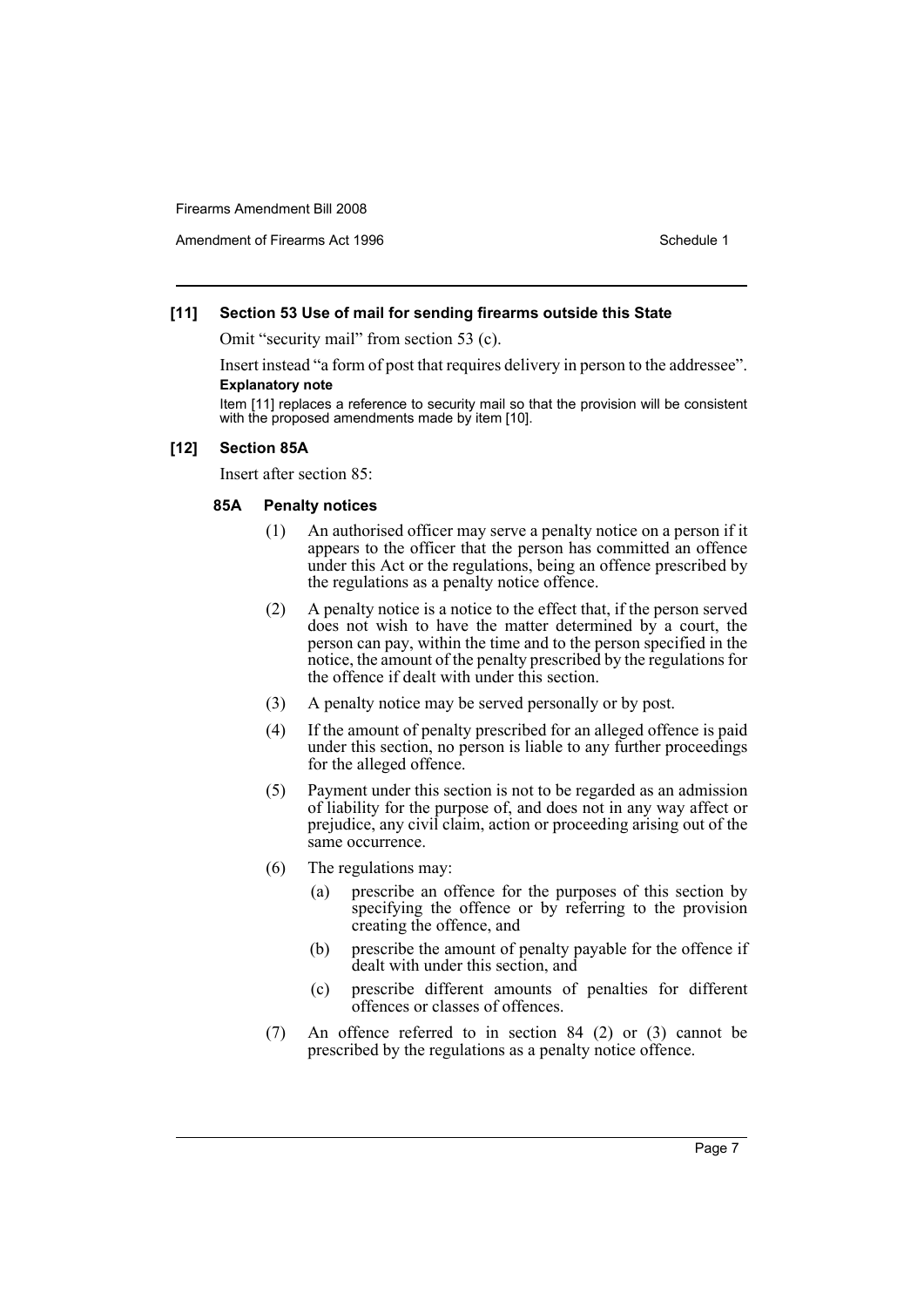Schedule 1 Amendment of Firearms Act 1996

- (8) The amount of a penalty prescribed under this section for an offence is not to exceed the maximum amount of penalty that could be imposed for the offence by a court.
- (9) This section does not limit the operation of any other provision of, or made under, this or any other Act relating to proceedings that may be taken in respect of offences.

## (10) In this section:

*authorised officer* means:

- (a) a police officer, or
- (b) any other member of the NSW Police Force authorised in writing by the Commissioner for the purposes of this section.

#### **Explanatory note**

Item [12] provides for the issuing of penalty notices for certain summary offences under the Act and regulations.

## **[13] Schedule 3 Savings and transitional provisions**

Insert after clause 1 (1) (e):

(f) the *Firearms Amendment Act 2008*.

## **Explanatory note**

Item [13] enables regulations of a savings and transitional nature to be made as a consequence of the proposed Act.

## **[14] Schedule 3**

Insert after Part 6:

## **Part 7 Provisions consequent on enactment of Firearms Amendment Act 2008**

## **24 Theatrical armourers**

(1) In this clause:

*existing permit* means a theatrical armourer's permit issued under the *Firearms Regulation 2006* and in force immediately before the commencement of this clause.

- (2) An existing permit is taken to be a firearms dealer licence issued under this Act authorising the licence holder to carry on business as a theatrical armourer.
- (3) The conditions to which the existing permit was subject are taken to be conditions imposed on the firearms dealer licence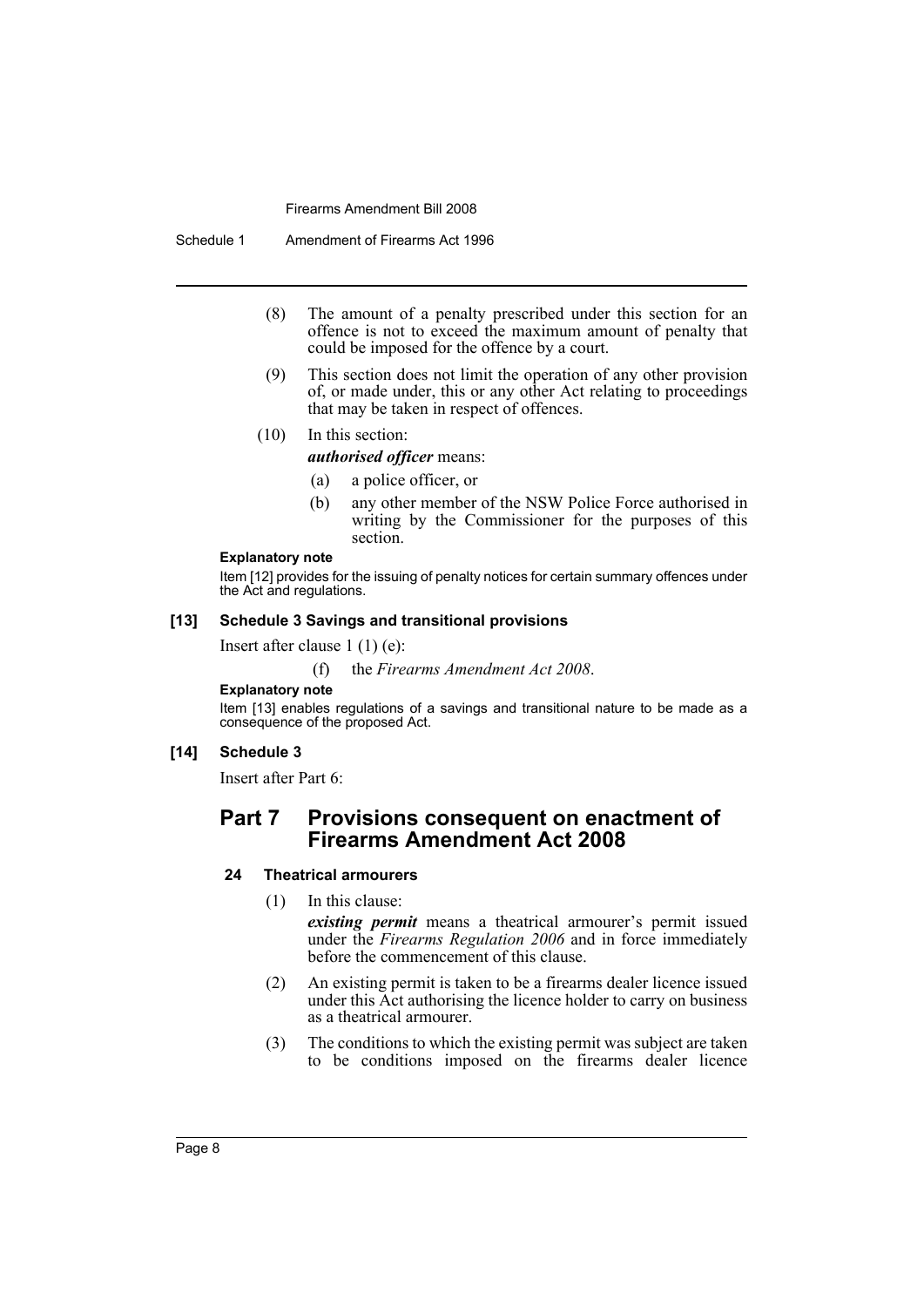Amendment of Firearms Act 1996 Schedule 1

concerned. Any such conditions may be varied or revoked in accordance with this Act.

(4) Any such licence continues in force, unless it is sooner surrendered or revoked under this Act, for the remainder of the term for which the existing permit was issued.

## **Explanatory note**

Item [14] converts existing theatrical armourers permits into firearms dealer licences.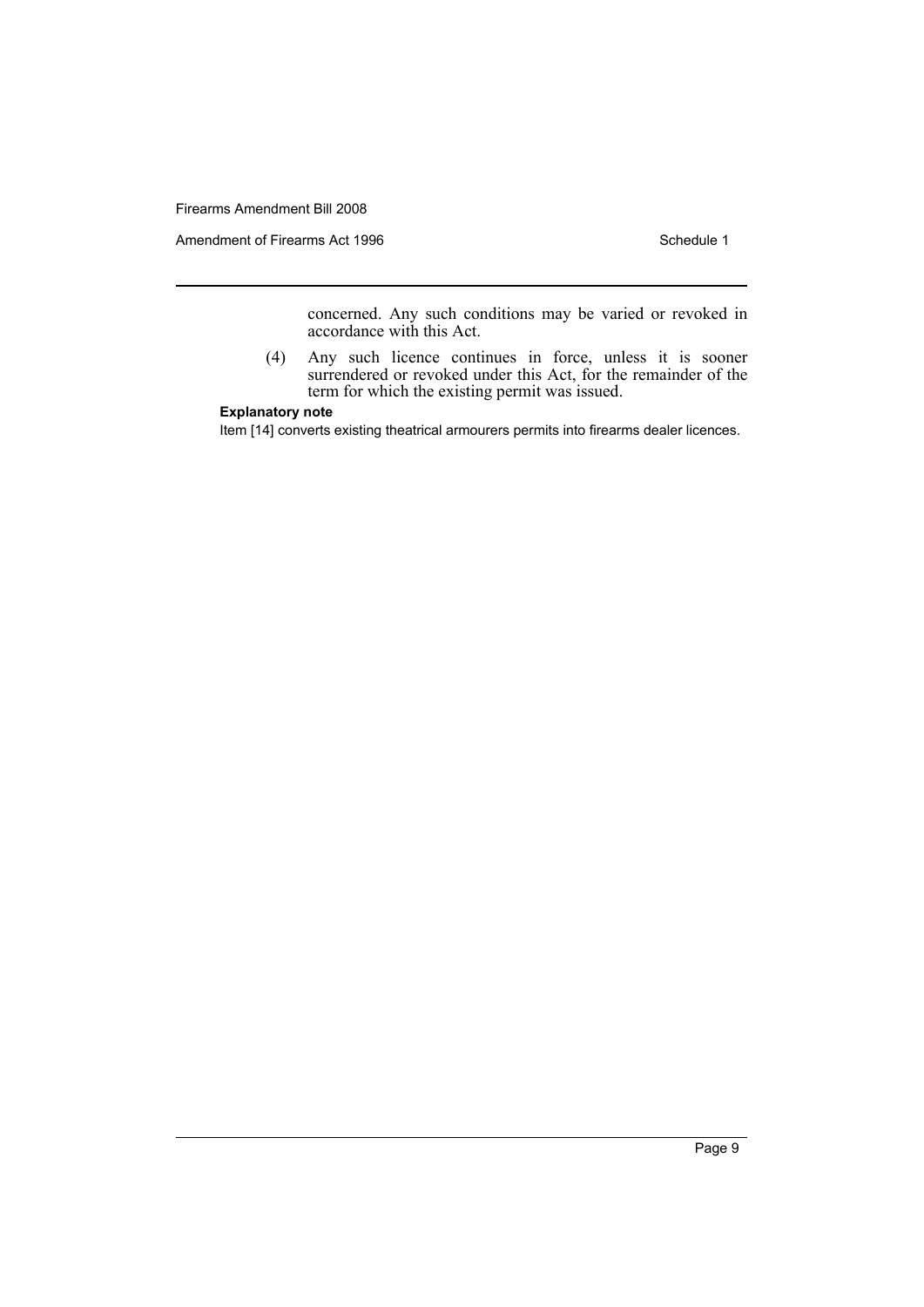Schedule 2 Amendment of Firearms Regulation 2006

## <span id="page-10-0"></span>**Schedule 2 Amendment of Firearms Regulation 2006**

(Section 4)

#### **[1] Clause 16 Requirement to notify Commissioner of address where firearms are kept**

Insert after clause 16 (1):

(1A) Subclause (1) does not apply if the licence or permit holder has already provided the information referred to in that subclause to the Commissioner in connection with the application for the permit to acquire the firearm concerned.

#### **Explanatory note**

Item [1] provides that the current requirement to notify the Commissioner, when acquiring a firearm, of the address where the firearm is to be kept when not being used and the arrangements for the safe keeping and storage of the firearm does not apply if that information has already been provided to the Commissioner.

#### **[2] Clause 17 Renewal of licence or permit**

Insert at the end of the clause:

(2) At least 60 days before the date on which a licence or permit is due to expire, the Commissioner is to notify the licence or permit holder in writing that the licence or permit is due to expire on the date specified in the notice.

#### **Explanatory note**

Item [2] requires the Commissioner to notify licence and permit holders of the date on which the licence or permit is due to expire.

#### **[3] Clause 29 Recreational hunting/vermin control—persons who are members of approved hunting clubs**

Insert ", but only if membership of the club is the sole ground on which the licensee has established that genuine reason" after "comply with clause 96 (1) (c)" in clause 29 (1).

## **Explanatory note**

Item [3] makes it clear that the requirement for a member of an approved hunting club to participate in the club's events only applies if the member relies on the club membership as the sole ground for establishing the genuine reason of recreational hunting/vermin control.

## **[4] Clause 31 Practising at approved ranges**

Omit clause 31 (3) (b). Insert instead:

(b) is to cause the name and licence number of the person using the shooting range under this clause to be recorded, and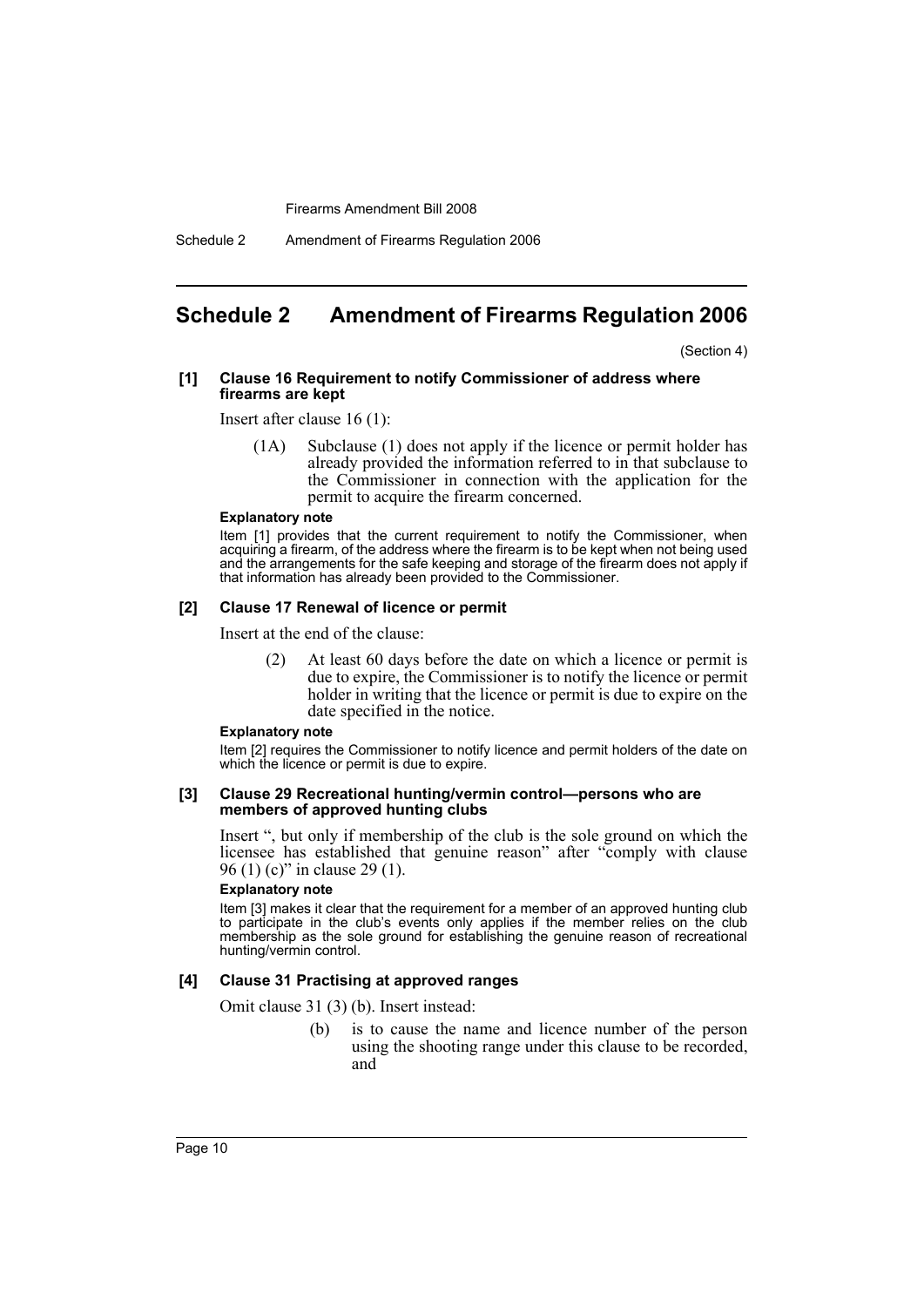Amendment of Firearms Regulation 2006 Schedule 2

#### **Explanatory note**

Item [4] modifies the requirement for the holder of the approval of a shooting range to record details of the non-target shooters (eg recreational hunters) who use the range for practising or for the sighting in firearms.

## **[5] Clause 35A**

Insert after clause 35:

#### **35A Theatrical armourers**

- (1) In addition to the authority conferred under the Act, a firearms dealer licence issued to a theatrical armourer authorises:
	- (a) the licensee and any authorised employee of the licensee to instruct and supervise actors and other persons involved in a film, television or theatrical production in the possession and use of firearms for the purposes of the production, and
	- (b) the actors and other persons involved in the production to possess and use the firearms, but only while under the supervision and control of the licensee or authorised employee of the licensee.
- (2) A firearms dealer licence issued to a theatrical armourer is subject to the following conditions:
	- (a) any firearm used in the production must be maintained in a safe working condition,
	- (b) the licensee must comply with any requirements determined by the Commissioner in relation to the safe keeping of firearms that the licensee is authorised to possess,
	- (c) the licensee must ensure that any employee who is authorised by the Commissioner to possess or use firearms under the licence is properly trained in the safe handling of firearms and is suitably qualified to carry out the functions of a theatrical armourer.
- (3) The licensee must, while acting under the authority conferred by subclause (1):
	- (a) keep in the approved form a register in which particulars of the following matters are kept:
		- (i) the types, and registration numbers, of firearms authorised under the licence,
		- (ii) the name of each person authorised to possess and use any such firearm, and the periods for which each such person had possession or use of the firearm,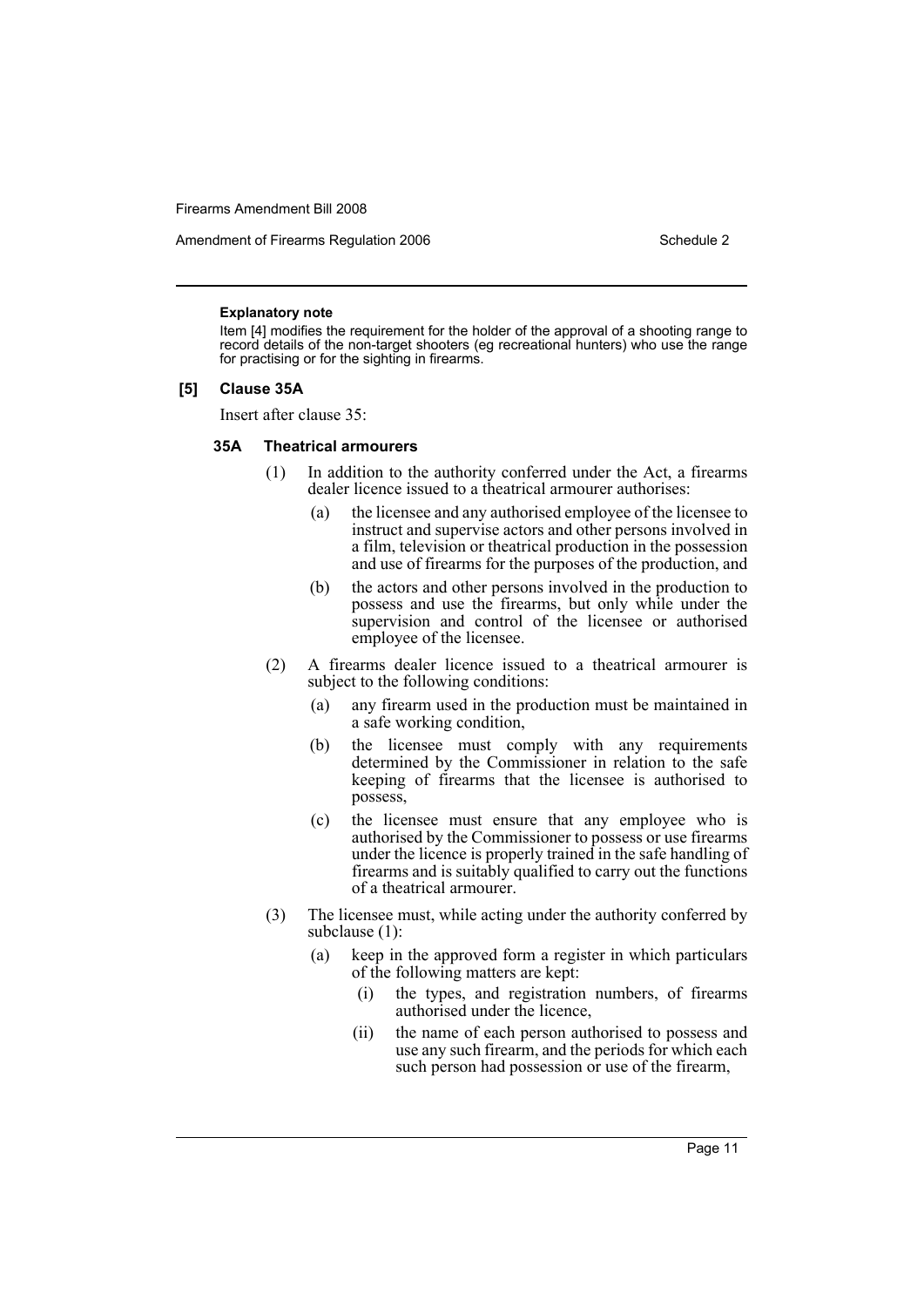Schedule 2 Amendment of Firearms Regulation 2006

- (iii) the periods for which any firearm was removed from safe storage, and
- (b) ensure that the register is kept in a place of safe keeping (not being a place in which any firearms are kept), and
- (c) ensure that each entry that is made in the register is maintained for not less than 3 years after it is made, and
- (d) if requested to do so by a police officer at any time, immediately produce the register to the officer and allow the officer to inspect, and make copies of any entry contained in, the register.

Maximum penalty: 50 penalty units.

#### **Explanatory note**

Item [5] provides that the authority conferred by a firearms dealer licence issued to a theatrical armourer extends, as is the case at present under a theatrical armourer's permit, to the use of firearms by the actors and other persons involved in the film, television or theatrical production concerned. The proposed clause also replicates certain requirements and conditions that currently apply in relation to a theatrical armourer's permit under clause 53 of the Regulation.

## **[6] Clause 50 (6)**

Omit the subclause.

**Explanatory note**

Item [6] removes the restriction that prevents an heirloom permit being issued to a person if the person already has such a permit.

#### **[7] Clause 52 Permit for firearms used in film, television or theatrical production**

Omit "the holder of a theatrical armourer's permit" wherever occurring from clause 52 (5) (b) and paragraph (b) of the note at the end of the clause.

Insert instead "a licensed theatrical armourer".

## **[8] Clause 53 Theatrical armourer's permit**

Omit the clause.

**Explanatory note**

Items [7] and [8] are consequential on the amendments made by Schedule 1 relating to theatrical armourers being licensed as firearm dealers.

#### **[9] Clause 61 Permit for non-prohibited firearms used in historical re-enactments**

Omit clause 61 (2). Insert instead:

- (2) A historical re-enactment organiser's permit also authorises any person who is the holder of a licence to use any firearm:
	- (a) that is not a prohibited firearm, and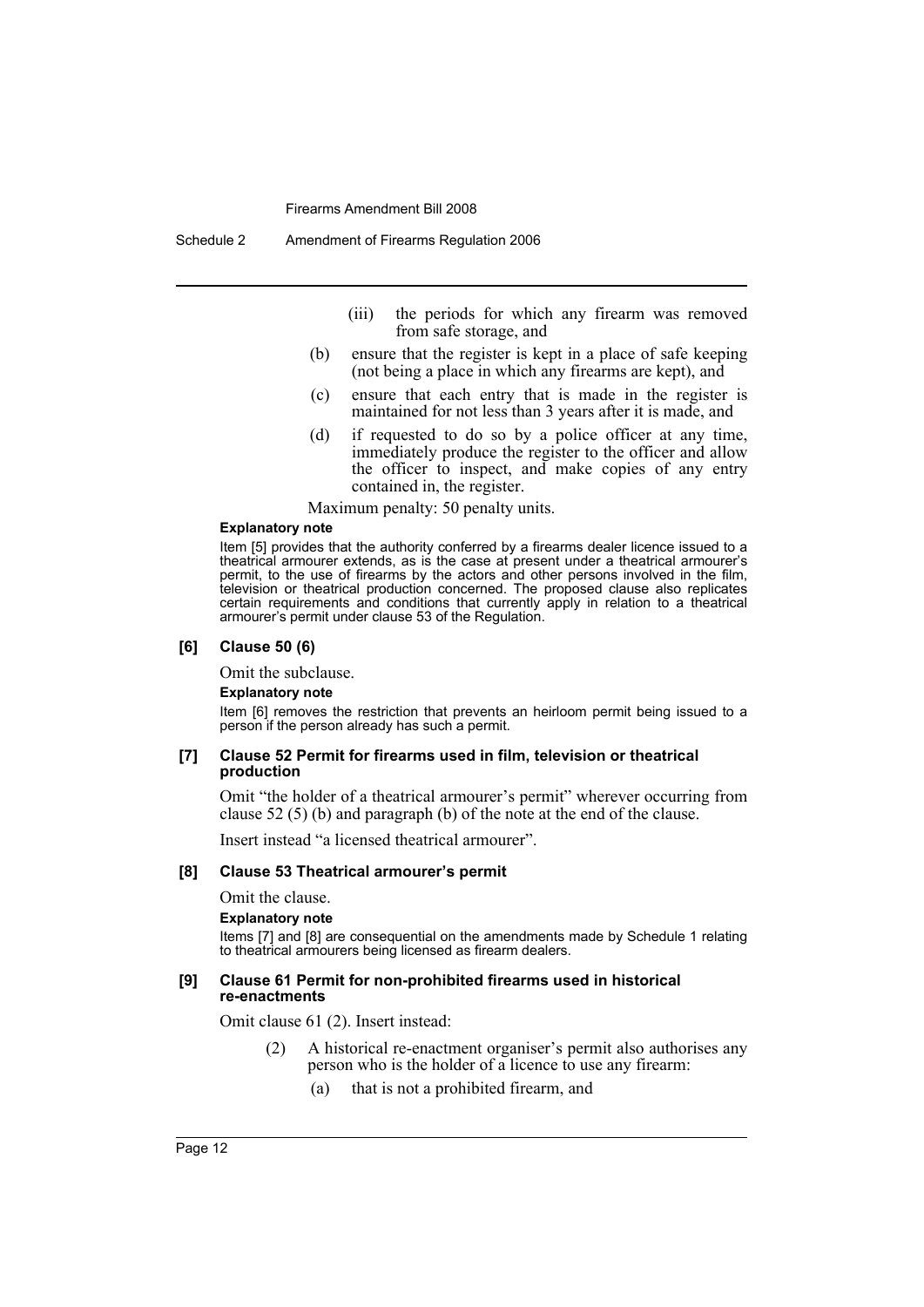(b) that the person is authorised to possess or use under a licence,

for the purposes of participating in any historical re-enactment event conducted under the authority of a historical re-enactment organiser's permit.

#### **Explanatory note**

Item [9] provides that the authority conferred by a historical re-enactment organiser's permit extends to those persons who are participating in the historical re-enactment to which the permit relates. As a consequence of the amendment, the participants in the authorised event will no longer need to hold a separate historical re-enactment participant's permit. Such participants are already required to have a licence to use the firearms concerned and this requirement will remain.

#### **[10] Clause 61 (3) (b)**

Omit the paragraph.

## **Explanatory note**

Item [10] removes the requirement that the applicant for a historical re-enactment organiser's permit must provide the Commissioner with details of each licensee who will be participating in the event to which the application relates.

#### **[11] Clause 61 (3) (c)**

Insert "kinds of" before "firearms".

#### **Explanatory note**

Item [11] provides that the applicant for a historical re-enactment organiser's permit must provide the Commissioner with details of the kinds of firearms to be used in the event rather than the details of each firearm to be used.

## **[12] Clause 61 (5) and (6)**

Omit "A permit under this clause" wherever occurring.

Insert instead "A historical re-enactment organiser's permit".

## **[13] Clause 61 (7)**

Omit the subclause.

**Explanatory note**

Items [12] and [13] are consequential on the amendment made by item [9].

#### **[14] Clause 65 Arms fair permits**

Omit clause 65 (2). Insert instead:

(2) An arms fair permit also authorises any person who is a licensed firearms dealer or the holder of a firearms collector licence or an ammunition collector permit to participate in an arms fair that is the subject of an arms fair permit.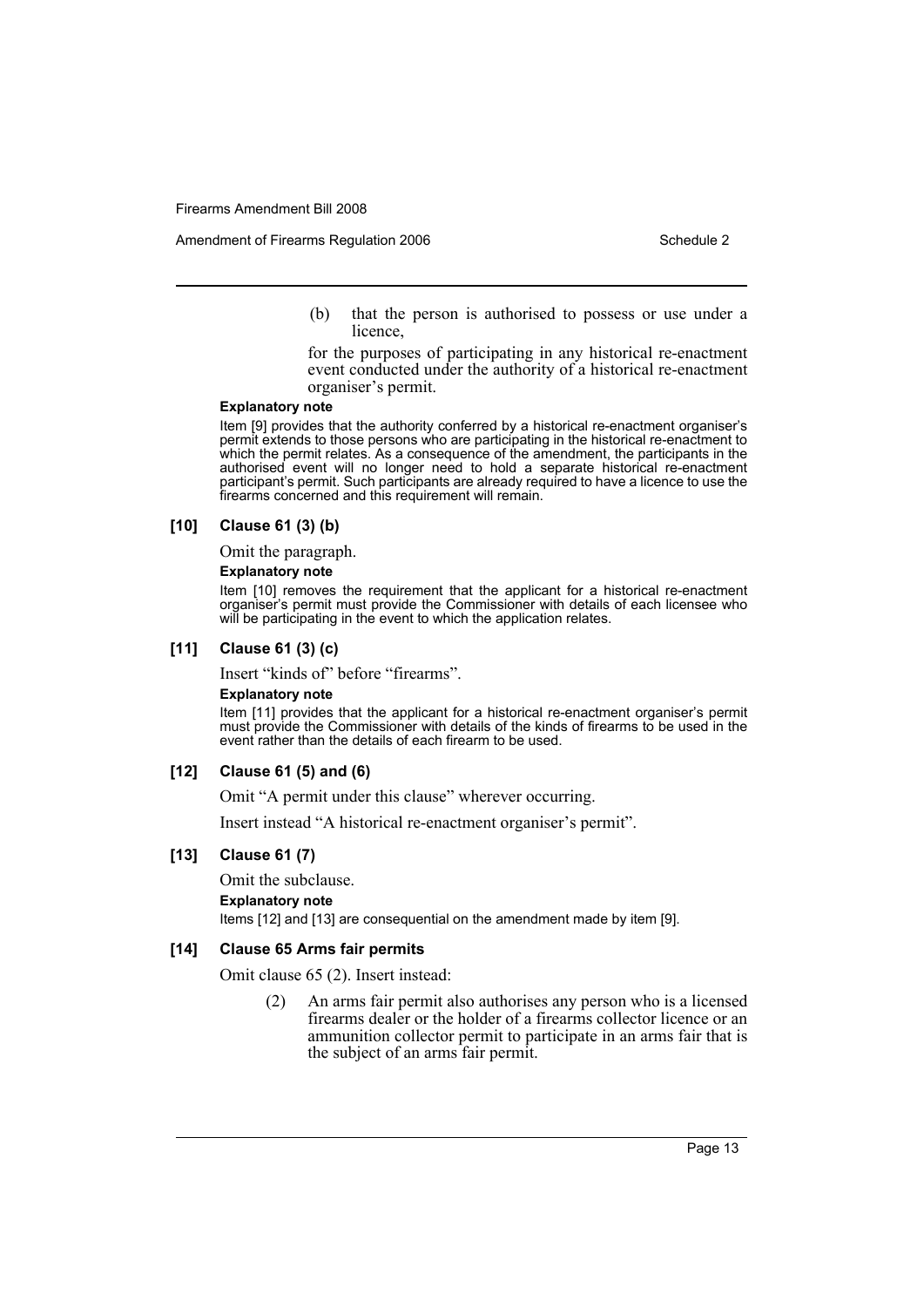Schedule 2 Amendment of Firearms Regulation 2006

(2A) The authority conferred by a firearms dealer licence extends, to the extent that the licensee is participating in an arms fair that is the subject of an arms fair permit, to the sale by the licensee at the arms fair of any firearms or firearm parts to which the licence applies, or any ammunition for those firearms, but only if the sale is conducted in accordance with the Act.

#### **Explanatory note**

Item [14] provides that the authority conferred by an arms fair permit extends to those persons (such as firearms dealers) who are participating in the arms fair to which the permit relates. As a consequence of the amendment, the participants in an authorised arms fair will no longer need to hold a separate arms fair participant's permit.

## **[15] Clause 65 (5)–(7) and (9)**

Omit the subclauses.

## **[16] Clause 65 (8)**

Omit "A permit under this clause". Insert instead "An arms fair permit". **Explanatory note**

Items [15] and [16] are consequential on the amendment made by item [14].

## **[17] Clause 88 Special conditions relating to shooting ranges**

Omit clause 88 (a). Insert instead:

(a) section 6B of the Act applies in relation to the person, or

#### **Explanatory note**

Item [17] is consequential on the insertion of proposed section 6B into the *Firearms Act 1996* (see Schedule 1 [3]).

## **[18] Clause 92 Revocation of approval of club**

Omit clause 92 (2) (d) and (e).

## **Explanatory note**

Item [18] provides that the failure by an approved firearms club to disqualify any member who has been convicted of a firearms offence (and who is therefore not authorised to possess or use a firearm) is no longer a specific ground on which the Commissioner may revoke the approval of the club. However, it will remain an offence for a range official (or any other licensed person) to permit an unauthorised person to possess or use a firearm (see section 19 (2) (b) of the Act and Part 8 of the Regulation).

### **[19] Clause 92A**

Insert after clause 92:

#### **92A Members convicted of disqualifying offences not permitted to take part in club activities involving firearms**

If a member of a club is convicted of an offence referred to in clause 5, the person who is the secretary of the club (or, if there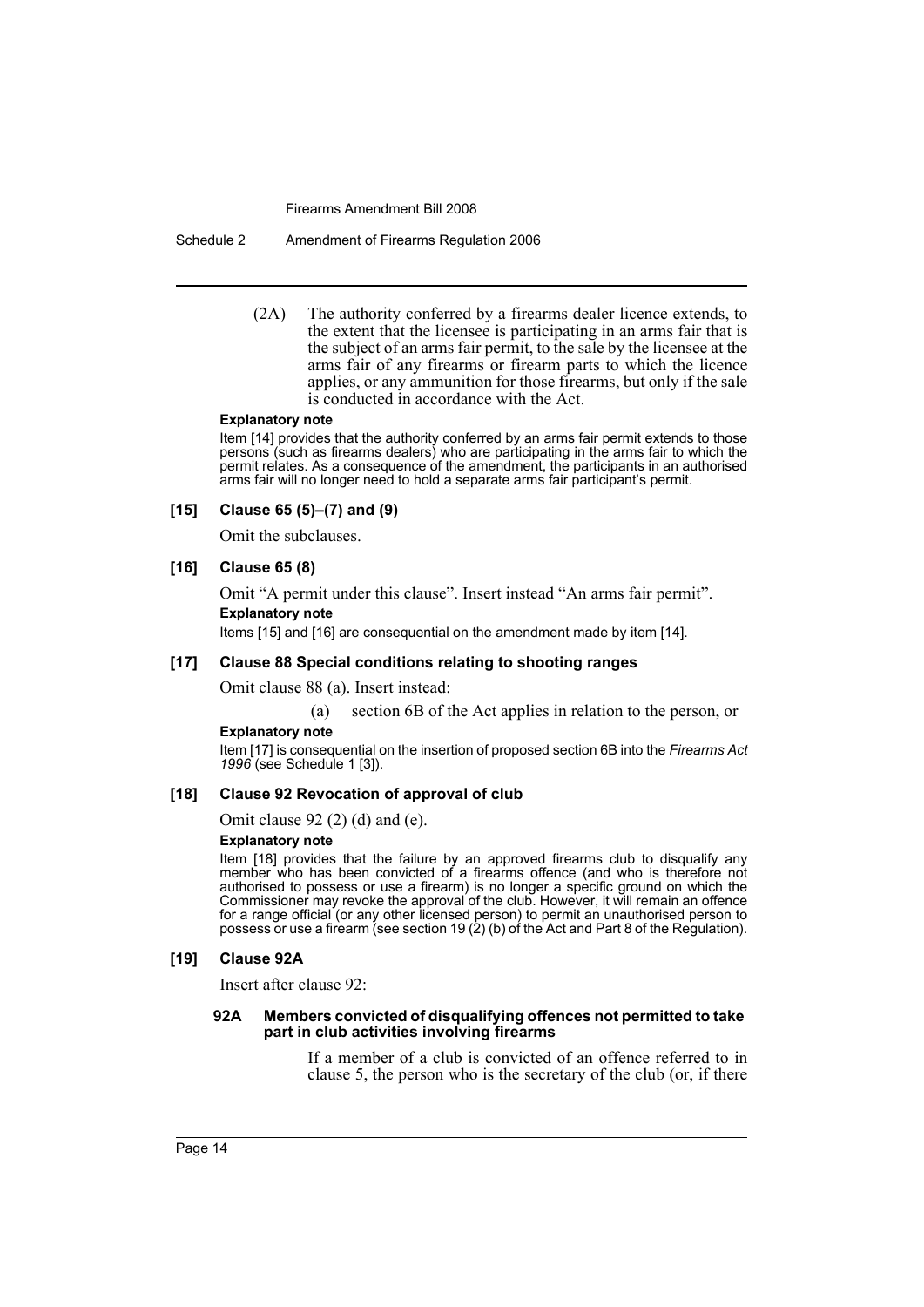Amendment of Firearms Regulation 2006 Schedule 2

is no secretary, the person who occupies the most senior executive position in the club) must, as soon as practicable after the person is made aware of that conviction, take such action as is reasonably within the person's capacity to prevent the club member from participating in any activity of the club that involves the possession or use of firearms.

Maximum penalty: 50 penalty units.

#### **Explanatory note**

Item [19] deals with participation in club activities by persons who have been convicted of certain offences.

## **[20] Clause 96 Participation requirements for club members**

Insert ", but only if the licence is issued for the genuine reason of recreational hunting/vermin control and the person's membership of the club is the sole ground on which that genuine reason is established" after "training" in clause  $96(1)(c)$ .

## **Explanatory note**

Item [20] makes it clear that the requirement for a member of an approved hunting club to participate in the club's events only applies if the member relies on the club membership as the sole ground for establishing the genuine reason of recreational hunting/vermin control.

#### **[21] Clause 99 Fees**

Insert "or  $(h1)$ " after " $(h)$ " in clause 99 $(1)$   $(g)$ .

#### **[22] Clause 99 (1) (h1)**

Insert after clause 99 (1) (h):

(h1) application fee for an initial or subsequent firearms dealer's licence to be held by a theatrical armourer—\$500,

## **[23] Clause 99 (1) (j)**

Omit the paragraph.

## **Explanatory note**

Items [21]–[23] are consequential on the amendments made by Schedule 1 relating to theatrical armourers being licensed as firearms dealers.

#### **[24] Clause 110**

Omit the clause. Insert instead:

#### **110 Requirements relating to exemption for unlicensed persons shooting on approved ranges and for persons undertaking firearms safety training courses**

(1) The purpose of this clause is to prescribe requirements relating to the exemption under section 6B of the Act of persons from the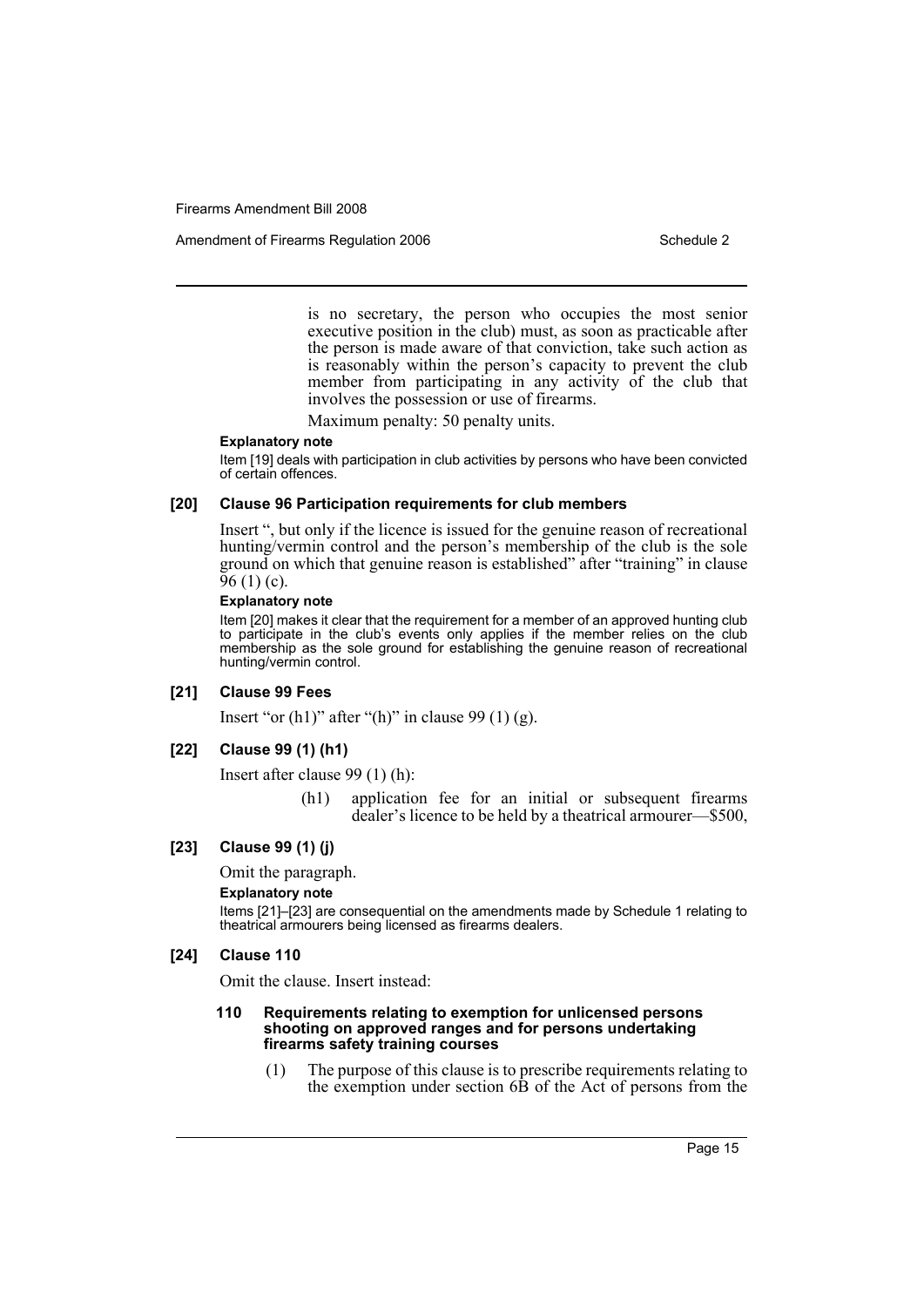Schedule 2 Amendment of Firearms Regulation 2006

requirement to be authorised by a licence or permit to possess or use a firearm.

- (2) It is a condition of the approval under clause 87 of a shooting range that a club or range official must ensure that each person who, in accordance with section 6B (1) (a) of the Act, possesses or uses a firearm at the shooting range but who is not authorised by a licence or permit to do so completes and signs a form containing the following questions before the person uses any firearm at the shooting range:
	- (a) Have you, in New South Wales or elsewhere:
		- (i) been refused or prohibited from holding a firearms licence or permit or had a firearms licence or permit suspended, cancelled or revoked?
		- (ii) been the subject of a firearms prohibition order?
		- (iii) within the last 10 years, been convicted of an offence involving firearms, weapons, prohibited drugs, robbery, violence or terrorism?
		- (iv) within the last 10 years, been convicted of an offence of a sexual nature?
		- (v) within the last 10 years, been the subject of a family law or domestic violence order or an apprehended violence order (other than an order that was revoked)?
	- (b) Are you currently, in New South Wales or elsewhere:
		- (i) subject to a good behaviour bond?
		- (ii) subject to an interim apprehended violence order?
		- (iii) suffering from any mental illness or other disorder that may prevent you from using a firearm safely?
- (3) It is a condition of the approval under clause 122 (4) of a person to be an instructor for a firearms safety training course that the person must ensure that each person who, in accordance with section 6B (1) (b) of the Act, possesses or uses a firearm while participating in the course but who is not authorised by a licence or permit to do so, completes and signs a form containing the questions set out in subclause (2) before the person uses any firearm as part of the course.
- (4) It is a condition of any such approval referred to in subclause (2) or (3) that the club or range official, or the instructor, as the case requires, must:
	- (a) prevent a person from possessing or using a firearm at the shooting range, or as part of the course, if the person has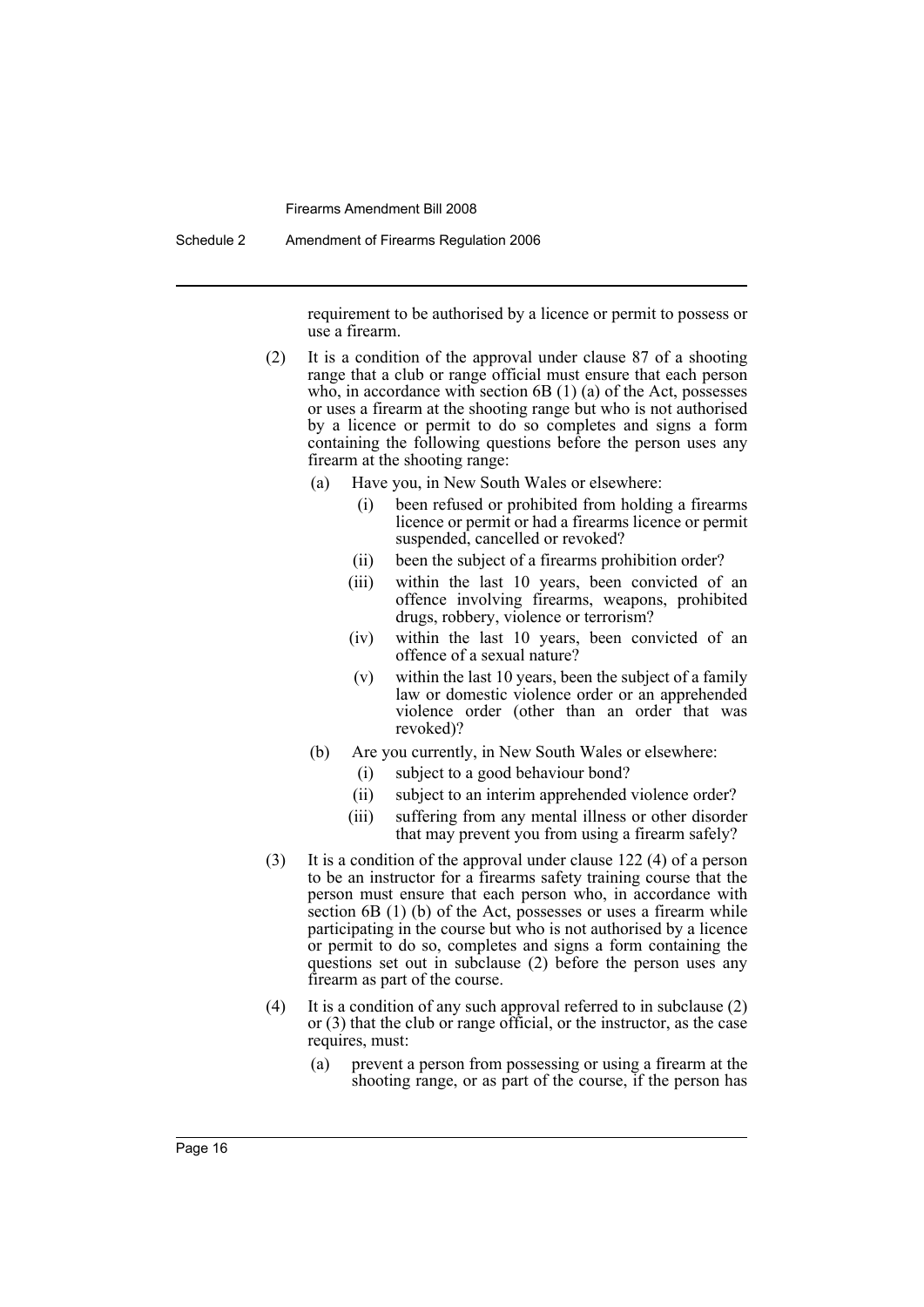Amendment of Firearms Regulation 2006 Schedule 2

answered "Yes" to any of the questions set out in subclause (2), and

- (b) record the name, address and date of birth of each person who possesses or uses a firearm at the shooting range, or as part of the course, in accordance with section 6B of the Act, and
- (c) make available for inspection, by the Firearms Registry of the NSW Police Force, any record made under paragraph (b) and any completed and signed forms under subclause  $(2)$  or  $(3)$ .
- (5) Without limiting the operation of subclause (4) (a), if the person concerned has answered "Yes" to any of the questions set out in subclause (2), the club or range official, or the instructor, as the case requires, must prevent the person from possessing or using a firearm at the shooting range or as part of the course.

Maximum penalty: 50 penalty units.

- (6) The club or range official, or the instructor, as the case requires, must ensure that the person who is possessing or using a firearm at the shooting range, or as part of the course, does so only while under direct supervision as required by section 6B (1) of the Act. Maximum penalty: 50 penalty units.
- (7) The record under subclause (4) (b) must also include details of the photo identification of the person concerned or, if the person is a minor, details of the photo identification of a parent or guardian of the minor and a copy of the parent's or guardian's written consent to the minor possessing or using the firearm.
- (8) In this clause:
	- *club or range official* means:
	- (a) in the case of a club within the meaning of Part 9—a member of the club who has been authorised for the purposes of this clause by the secretary or other relevant office holder of the club, or
	- (b) in the case of a shooting range—a person authorised for the purposes of this clause by the holder of the approval of the range under Part 8.

### **Explanatory note**

Item [24] modifies the requirements that apply in relation to the current exemptions under the Regulation for unlicensed persons shooting on ranges and person who are undertaking approved firearms safety training courses. These exemptions are being transferred to the Act (see Schedule 1 [3]). The requirements are similar to those that apply in relation to open day participants under clause 66 of the Regulation. The item also inserts additional related offences.